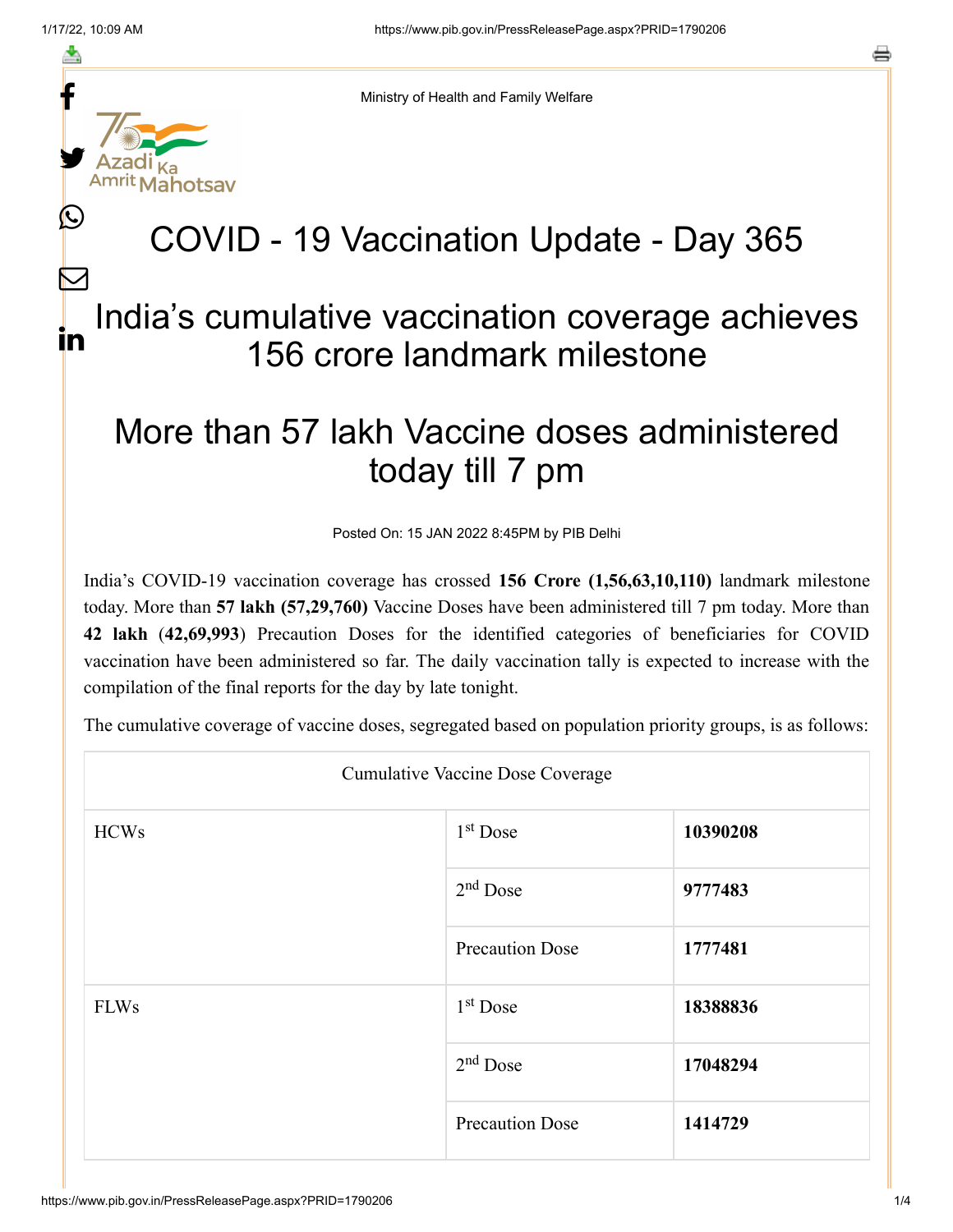Г

| f<br>$\bf \Omega$ | Age Group 15-18 years                        | $1st$ Dose             | 33609191   |
|-------------------|----------------------------------------------|------------------------|------------|
|                   | Age Group 18-44 years                        | 1 <sup>st</sup> Dose   | 524053061  |
|                   |                                              | $2nd$ Dose             | 367383765  |
|                   | Age Group 45-59 years                        | $1st$ Dose             | 197404889  |
|                   |                                              | $2nd$ Dose             | 160500183  |
| in                | Over 60 years                                | 1 <sup>st</sup> Dose   | 122998229  |
|                   |                                              | $2nd$ Dose             | 100485978  |
|                   |                                              | <b>Precaution Dose</b> | 1077783    |
|                   | Cumulative 1 <sup>st</sup> dose administered |                        | 906844414  |
|                   | Cumulative 2 <sup>nd</sup> dose administered |                        | 655195703  |
|                   | <b>Precaution Dose</b>                       |                        | 4269993    |
|                   | Total                                        |                        | 1566310110 |

Today's achievement in the vaccination exercise, segregated by population priority groups, is as follows:

| Date: $15^{th}$ January, 2022 (365 <sup>th</sup> Day) |                        |        |  |
|-------------------------------------------------------|------------------------|--------|--|
| <b>HCWs</b>                                           | $1st$ Dose             | 193    |  |
|                                                       | $2nd$ Dose             | 4102   |  |
|                                                       | <b>Precaution Dose</b> | 151404 |  |
| <b>FLWs</b>                                           | $1st$ Dose             | 157    |  |
|                                                       |                        |        |  |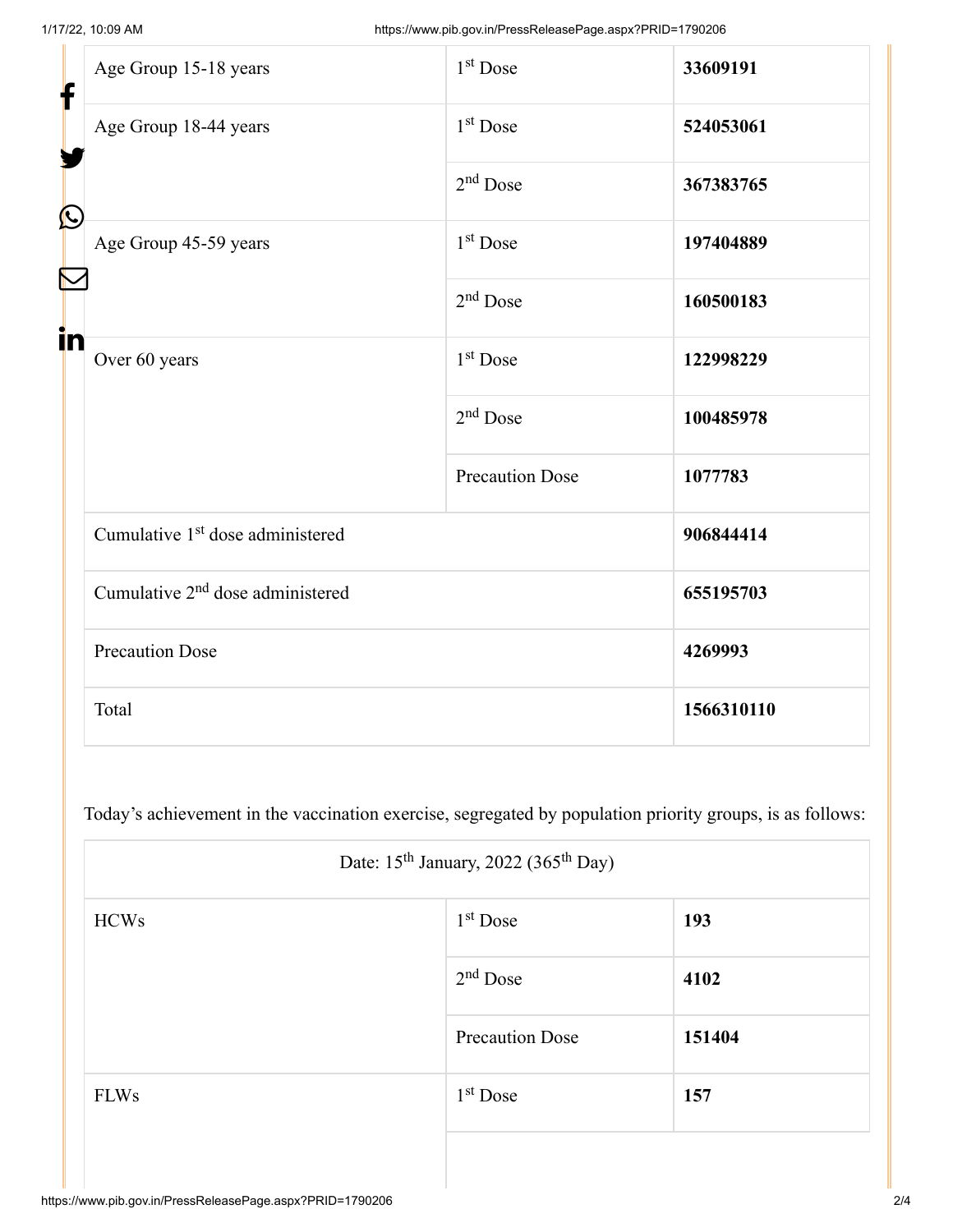| f            |                                              | $2nd$ Dose             | 8679    |
|--------------|----------------------------------------------|------------------------|---------|
|              |                                              | <b>Precaution Dose</b> | 147975  |
| $\bf \Omega$ | Age Group 15-18 years                        | 1 <sup>st</sup> Dose   | 1038183 |
|              | Age Group 18-44 years                        | 1 <sup>st</sup> Dose   | 1182901 |
|              |                                              | $2nd$ Dose             | 1947965 |
| in           | Age Group 45-59 years                        | $1st$ Dose             | 162534  |
|              |                                              | $2nd$ Dose             | 542904  |
|              | Over 60 years                                | 1 <sup>st</sup> Dose   | 88905   |
|              |                                              | $2nd$ Dose             | 295917  |
|              |                                              | <b>Precaution Dose</b> | 157941  |
|              | Cumulative 1 <sup>st</sup> dose administered |                        | 2472873 |
|              | Cumulative 2 <sup>nd</sup> dose administered |                        | 2799567 |
|              | <b>Precaution Dose</b>                       |                        | 457320  |
|              | Total                                        |                        | 5729760 |

The vaccination exercise as a tool to protect the most vulnerable population groups in the country from COVID-19 continues to be regularly reviewed and monitored at the highest level.

\*\*\*\*

MV

HFW/COVID Vaccination/15<sup>th</sup> January/4

(Release ID: 1790206) Visitor Counter : 631